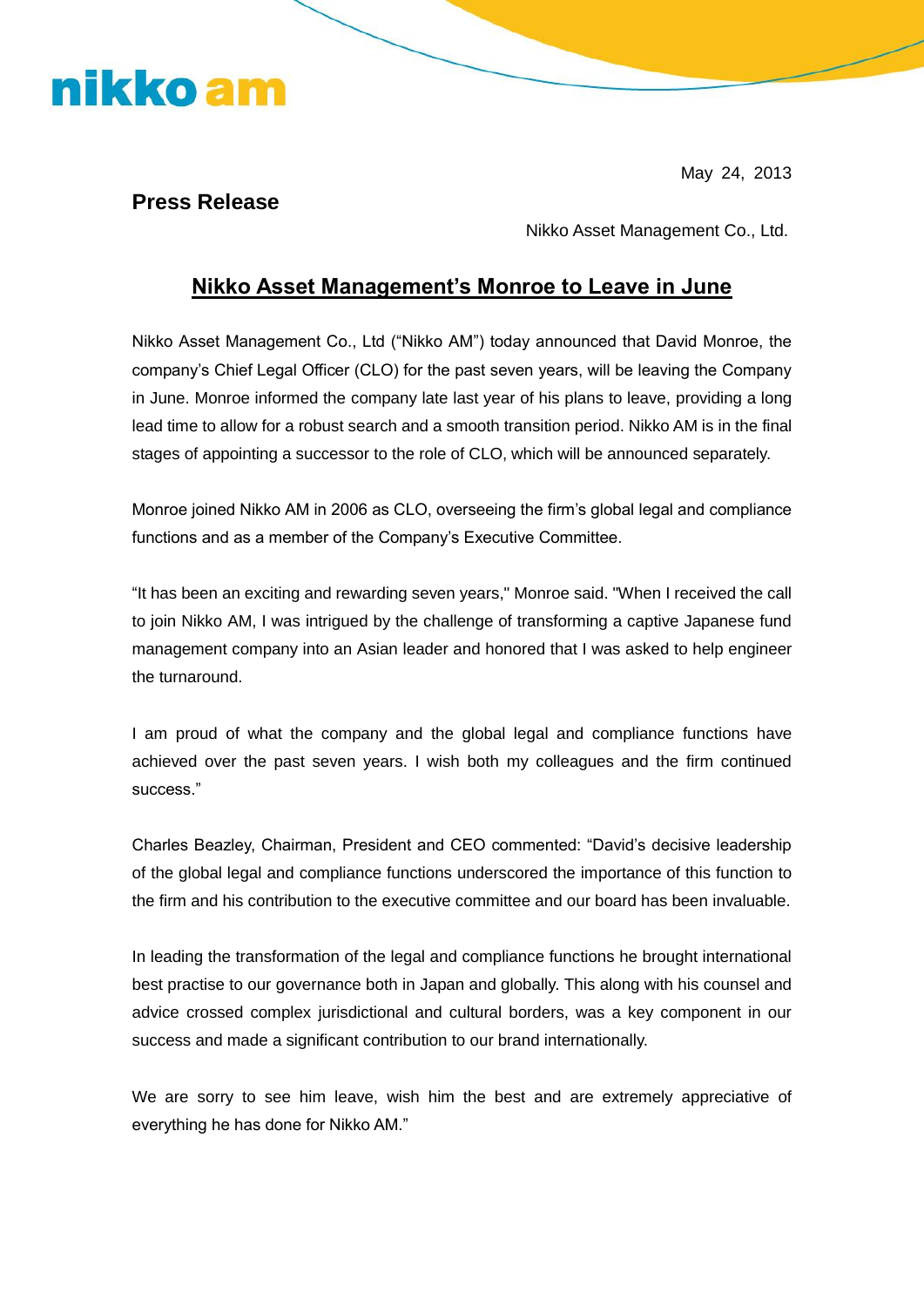

Shortly after Monroe joined in 2006, Nikko AM began on its regional expansion plan, first with the completion of its acquisition in late 2006 of a 40% interest in Rongtong Fund Management, a joint-venture asset management company in China, followed by acquisitions in Australia, New Zealand, Singapore, Malaysia and Hong Kong, as well as a joint venture launched in India. These deals have provided Nikko AM with a regional footprint across Asia-Pacific and a head start to its business growth outside of Japan.